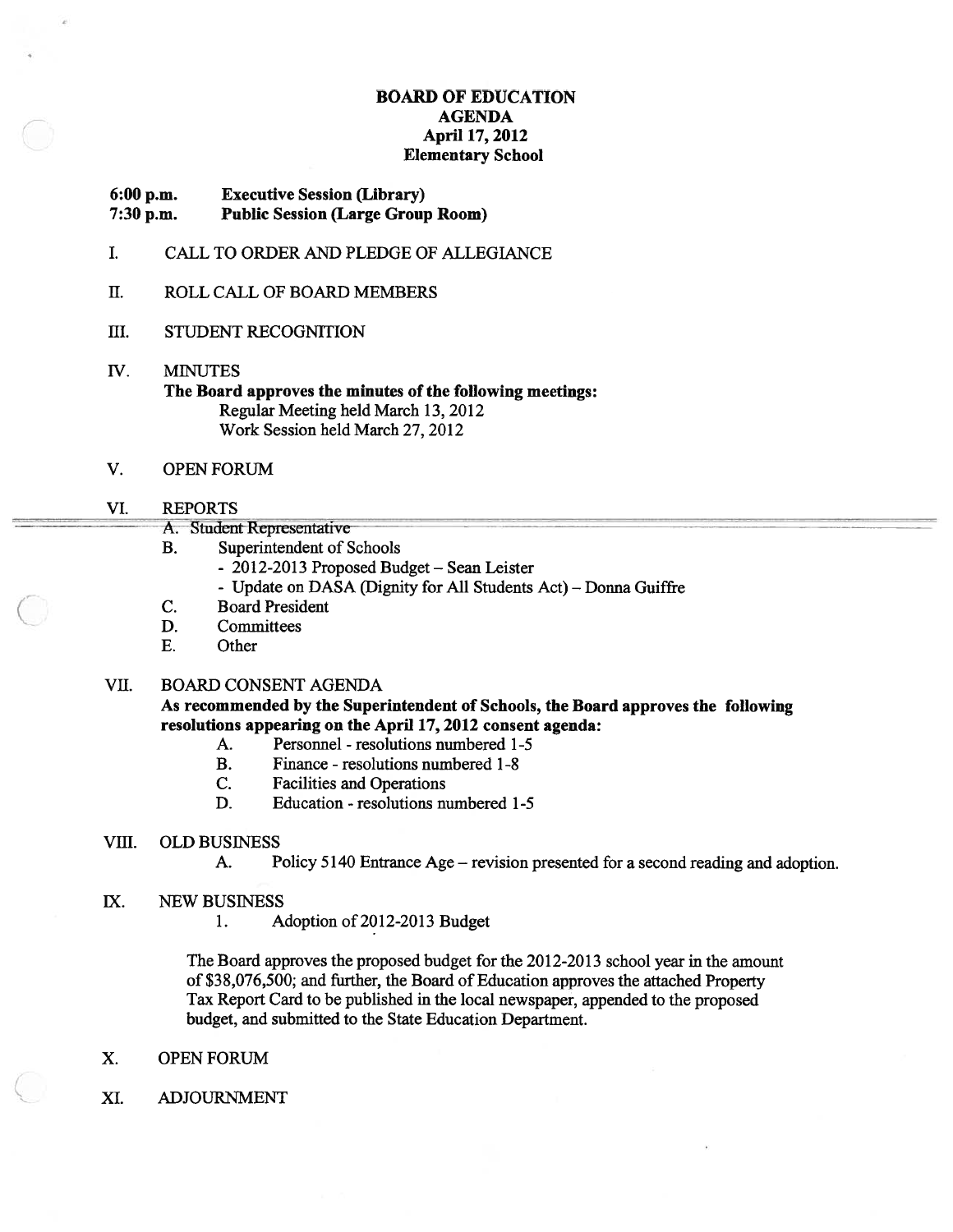#### CONSENT AGENDA '4/17/12

#### A. Personnel

| <b>AGENDA</b>                         | '4/17/12                                                                                                                                                      |
|---------------------------------------|---------------------------------------------------------------------------------------------------------------------------------------------------------------|
| sonnel                                |                                                                                                                                                               |
| 1. Curriculum Mapping                 |                                                                                                                                                               |
| Teachers' Association:                | The Board approves the following teachers for Spring 2012 Curriculum Mapping<br>Projects, in accordance with the negotiated agreement with the Port Jefferson |
| <b>Brian Snow</b>                     | Economics, Building Map and District Map<br>$\frac{1}{2}$ year course – 8 hours                                                                               |
| Sandra Eybs                           | PreK-4 Science: Alignment of Topics,<br>Grade 1 participant, 5 hours                                                                                          |
| 2. Retroactive Payment - Teacher Aide |                                                                                                                                                               |

The Board approves payment for Regina Spero as a Teacher Aide retroactive to-September 20, 2011.

3. Appointment — Substitute

The Board approves the following substitute appointments for the 2011-2012 school year:

| Teacher                   | Daniel Angland                                                                                   |
|---------------------------|--------------------------------------------------------------------------------------------------|
| <b>Teaching Assistant</b> | Daniel Angland<br>Roxanne Brown (not to exceed 40 days)<br>Carole Peters (not to exceed 40 days) |
| <b>Teacher Aide</b>       | Daniel Angland<br><b>Carole Peters</b>                                                           |

4. Memorandum of Agreement — Assistant Superintendent for Business

The Board approves the Memorandum of Agreement between the Board of Education and the Assistant Superintendent for Business pertaining to unused vacation days for the 2011-2012 school year.

5. Appointment — Substitute Coach

The Board approves the following coaching appointment for the 2011-2012 school year:

Dennis Christofor Substitute Assistant Tennis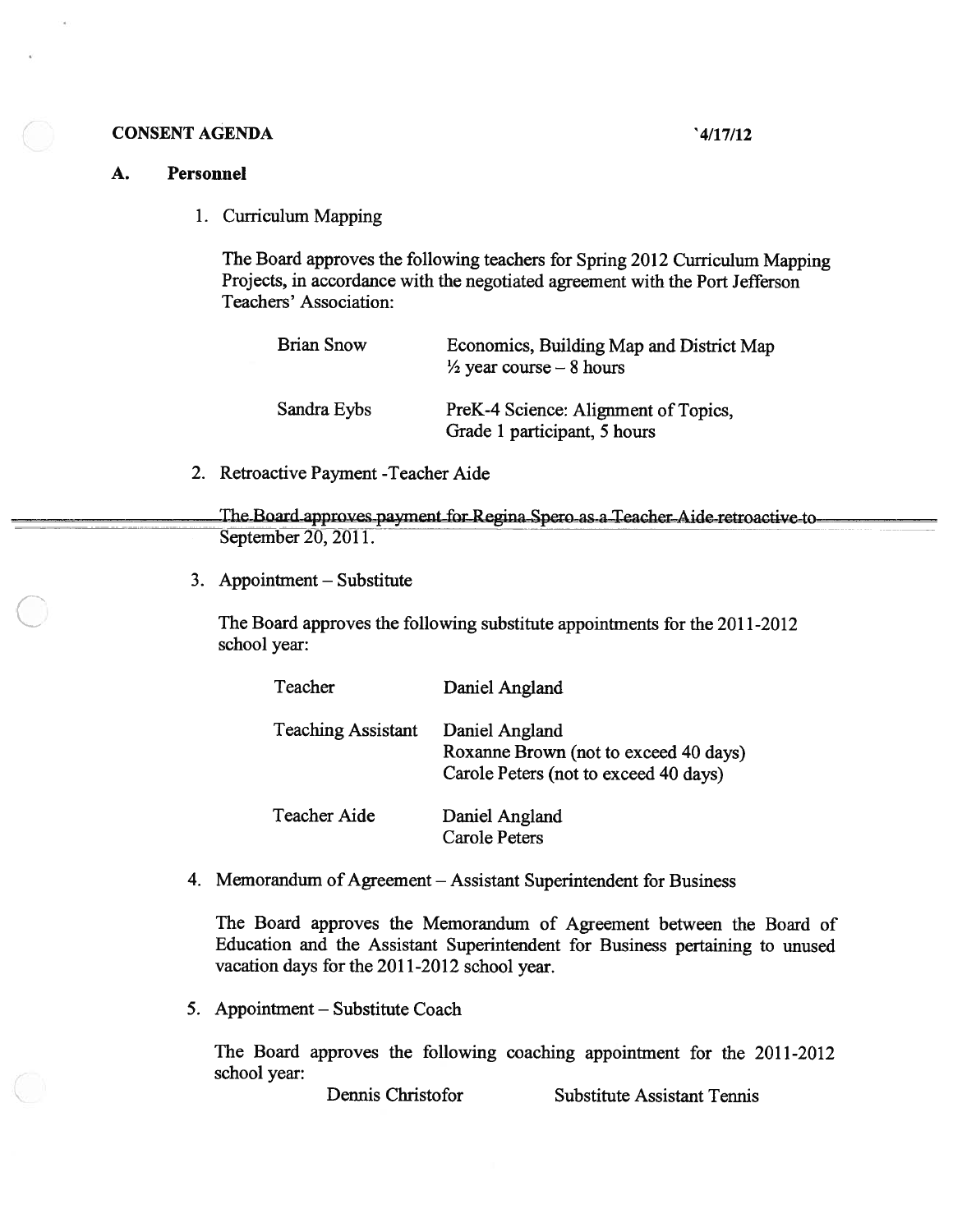#### B. Finance

1. Financial Reports

The Board approves the financial reports.

2. 403b Provider

The Board approves MetLife Financial Freedom Select as <sup>a</sup> 403b (tax shelter annuity) provider.

3. ASEP Agreements

The Board approves the agreements between the District and the following approve<sup>d</sup> special education providers, in accordance with New York State Flow Through Law; and further, the Board authorizes the Board President to execute said agreements: 3b (tax shelter annuity)<br>the following approved<br>tte Flow Through Law;<br>e said agreements:

e<br>
e<br>
ancial Reports<br>
e Board approves the financ<br>
b Provider<br>
e Board approves MetLife I<br>
vider.<br>
EP Agreements<br>
e Board approves the agree<br>
cial education providers, in<br>
further, the Board authoriz<br>
Anderson Center for A Anderson Center for Autism Alternatives for Children Cleary School for the Deaf **Just for Kids** Metro Therapy New York State Therapy Placement Services NYSARC, Inc. Suffolk County Department of Health

4. Health Services Contracts

The Board approves the health services contracts with each of the following districts for children attending Our Lady of Wisdom School for the 2011-2012 school year:

| Comsewogue         |  |
|--------------------|--|
| Middle Country     |  |
| <b>Mount Sinai</b> |  |
| Riverhead          |  |
| Sachem             |  |
| Smithtown          |  |
| William Floyd      |  |

Longwood Miller Place Patchogue-Medford Rocky Point Shoreham-Wading River Three Village

5. Contracts for Health Services

The Board approves the contracts for health services for the 2011-2012 school year from:

> Nassau BOCES Hauppauge UFSD South Huntington UFSD Three Village CSD Smithtown CSD Hempstead UFSD West Islip UFSD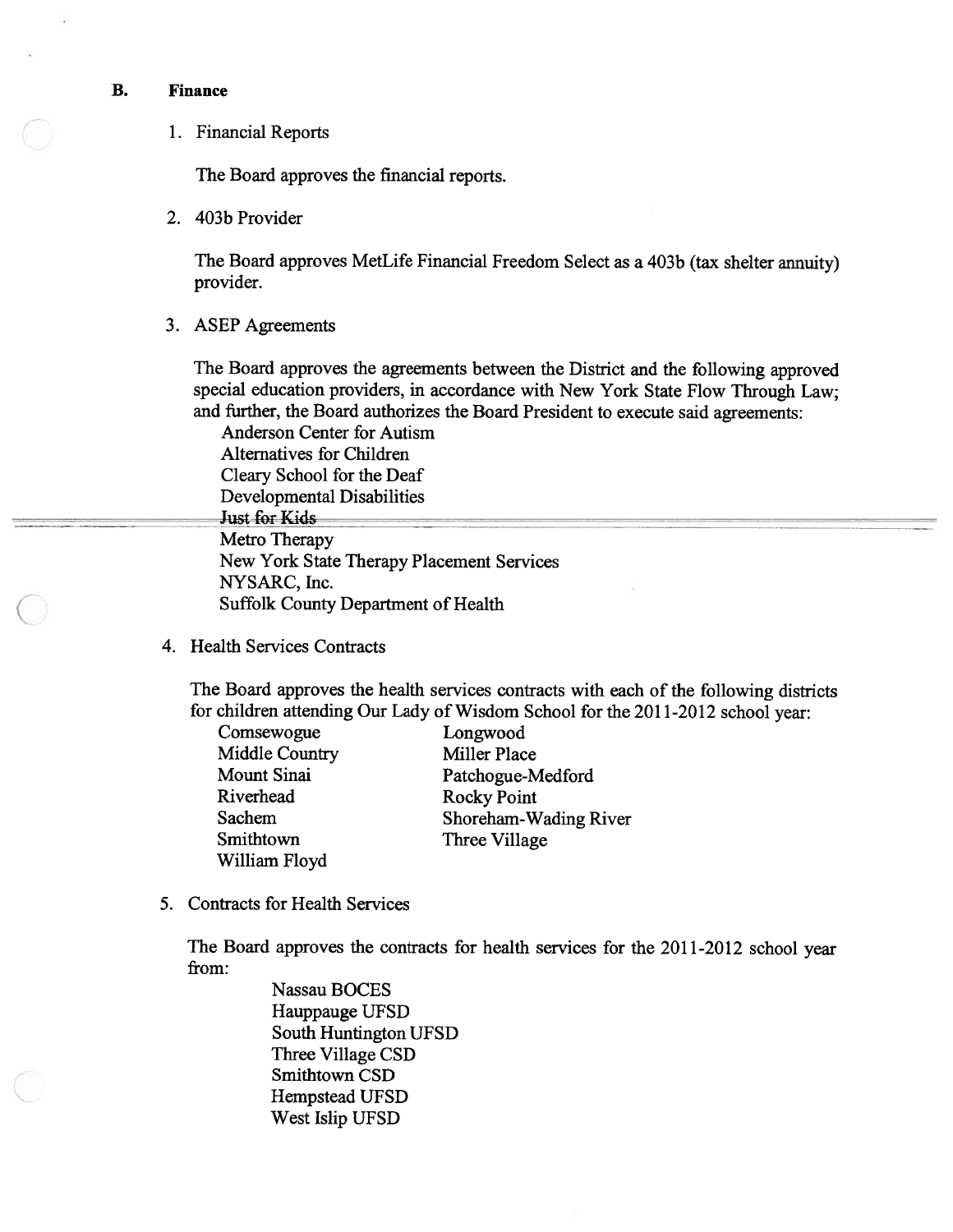6. Joint Municipal Bidding Program

The Board adopts the attached resolution approving participation in the Joint Municipal Bidding program with Eastern Suffolk BOCES for the 2012-2013 school year.

7. Cooperative Purchasing Program

The Board authorizes participation in the cooperative purchasing program with Educational Data Systems for the 2012-2013 school year.

8. Vote Officials

The Board adopts the following resolution designating the Chairperson, Acting Clerk, Chief Election Inspector and Inspectors of Election for the May 15, 2012 Annual Vote and Election; and further, that the compensation for said officials be at the rate of \$10.00 per hour.

RESOLVED by the Board of Education of Port Jefferson Union Free School District, in the County of Suffolk, New York:

Section 1. Pursuant to the provisions of the Education Law, Mabel Ackerman, a qualified voter of the Port Jefferson Union Free Sehool District, in the County of Suffolk, New York (the "District"), is hereby appointed to act as the Chairperson of the Annual Vote/Election to be held in the District on May 15, 2012, and the District Clerk is hereby authorized and directed to <sup>g</sup>ive written notice of the appointment of such qualified voter so appointed by this Board of Education.

Section 2. Pursuant to the provisions of the Education Law, Mabel Ackerman, a qualified voter of the District, is hereby appointed to act as the Acting Clerk at said Vote/Election, in the absence of the District Clerk.

Section 3. Each of the following qualified voters of the District are hereby appointed to act as Inspectors of Election, including one such qualified voter appointed as Chief Election Inspector, at said Vote/Election and shall perform such duties and take such action as prescribed by the Education Law:

Helen Kristich Thomas Kristich Monica Williams Caroline Ennis Margaret Smith Elaine Freda Stephanie Free Eileen Coen Deborah Frank Thomas Hummel

Isabelle Nalbantian Lesley Chesley Mary Moore

Section 4. The District Clerk is hereby authorized and directed to give written notice of appointment to each of the persons hereinabove appointed to the respective offices, and to notify this Board of Education forthwith if any of such persons refuse to accep<sup>t</sup> such appointment or fail to serve, in which case this Board of Education is to take such further action as may be authorized in such circumstances pursuan<sup>t</sup> to the Education Law. In the event that this Board of Education in unable to hold <sup>a</sup> meeting to appoint <sup>a</sup> qualified voter of said District to fill <sup>a</sup> vacancy caused by the refusal of any person herein designated to accep<sup>t</sup> his/her appointment or the failure of such person to serve, the District Clerk is hereby authorized to appoint <sup>a</sup> qualified voter of this District to fill such vacancy.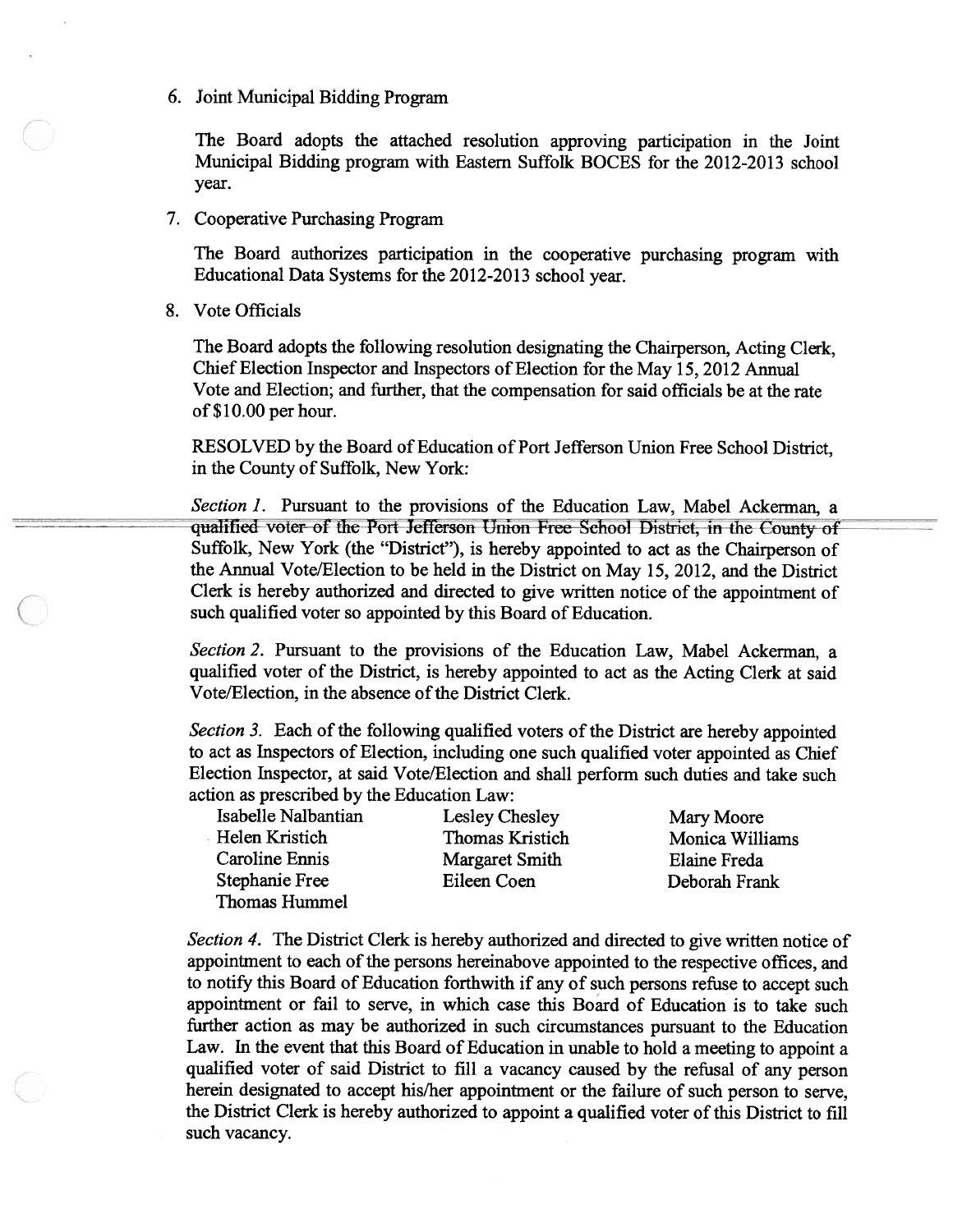Section 5. The Inspectors of Election are hereby directed to announce the results of the ballot to the Chairperson of the Vote/Election. The Chairperson is directed to declare such results and the District Clerk is directed to record such results. order the magnetic student in accordance with New York State revised to the Scharf state student state student state student state student in a Charge student of 6. This resolution will take place immediately.<br>
ties & Oper

Section 6. This resolution will take place immediately.

## C. Facilities & Operations

#### D. Education

1. CSE Recommendations

The Board accepts the recommendations of the Committees on Special Education.

2. Service Agreement

The Board approves the Service Agreement between the District and the Cleary School for the Deaf, for the period September 1, 2011 to June 30, 2012, for <sup>a</sup> for §4201 schools.

3. Service Agreement

The Board of Education approves the Service Agreement between the District and Dr. Ilene Solomon for the provision of evaluation(s) for the 2011-2012 school year.

4. Nursing Service Agreement

The Board approves the termination of the Nursing Service Agreement between Edna Espada and the District, effective April 3, 2012.

5. Science Olympiad Competition

The Board approves the attendance of the Middle School Science Olympiad Team at the New York State competition at SIJNY Ulster, April 20-21, 2012.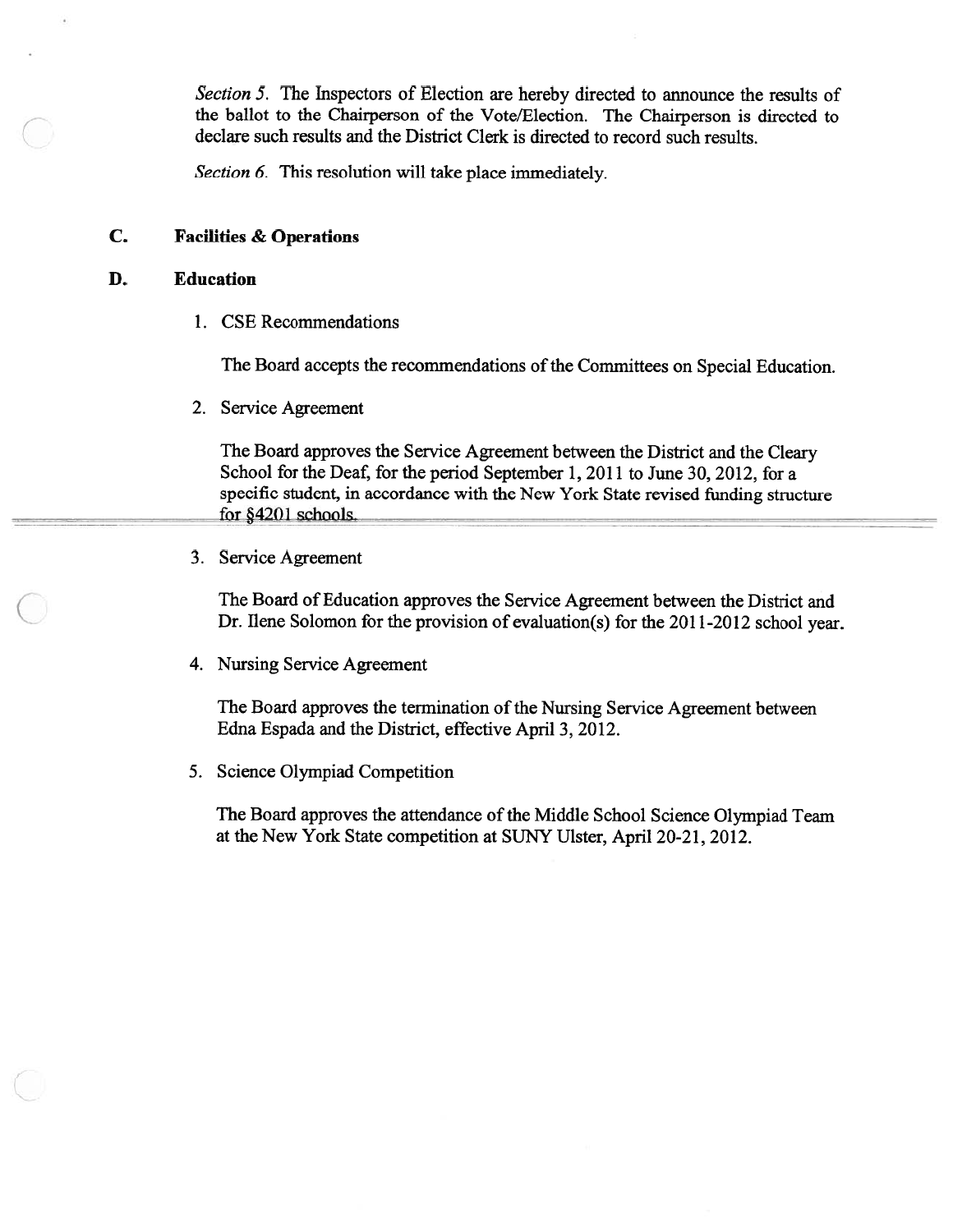# School Year 2012-2013

# RESOLUTION (A)

# JOINT MUNICIPAL COOPERATIVE BIDDING PROGRAM

WHEREAS, various educational and municipal corporations located within the State of New York desire to bid jointly for generally needed services and standardized supply and equipment items; and

Port Jefferson School District WHEREAS, the writercally the ducational/municipal corporation (hereinafter the "Participant") is desirous of selectively participating with other educational and/or municipal corporations in the State of New York in joint bidding in the areas mentioned above pursuant to General Municipal Law § <sup>1</sup> 19-o and Education Law Section 1950; and FINANCE B. 6.<br>
School Year 2012-2013<br>
RESOLUTION (A)<br>
JOINT MUNICIPAL COOPERATIVE BIDDING PROGRAM<br>
WHEREAS, various educational and municipal corporations located within the State of New<br>
York desire to bid jointly for ge

WHEREAS, the Participant is a municipality within the meaning of General Municipal Law § 119-n and is eligible to participate in the Board of Cooperative Educational Services, First Supervisory District of Suffolk County (

WHEREAS, the Participant acknowledges receipt of the Program description inclusive of Eastern Suffolk BOCES' standard bid packet and the general conditions relating to said Program; and

WHEREAS, with respect to all activities conducted by the Program, the Participant wishes to delegate to Eastern Suffolk BOCES the responsibility for drafting of bid specifications, advertising for bids, accepting and opening bids, tabulating bids, awarding the bids, and reporting the results to the Participant.

BE IT RESOLVED that the Participant hereby appoints Eastern Suffolk BOCES to represent it and to act as the lead agent in all matters related to the Program as described above; and

BE IT FURTHER RESOLVED that the Participant hereby authorizes Eastern Suffolk BOCES to <sup>p</sup>lace all legal advertisements for any required cooperative bidding in Newsday, which is designated as the official newspaper for the Program; and

BE IT FURTHER RESOLVED that <sup>a</sup> Participant Meeting shall be held annually consisting of <sup>a</sup> representative from each Program Participant. Notice of the meeting shall be given to each representative at least five (5) days prior to such meeting; and

BE IT FURTHER RESOLVED that an Advisory Committee will be formed consisting of five to ten representatives of Program Participants for <sup>a</sup> term of three (3) years as authorized by General Municipal Law §119-o.2.j.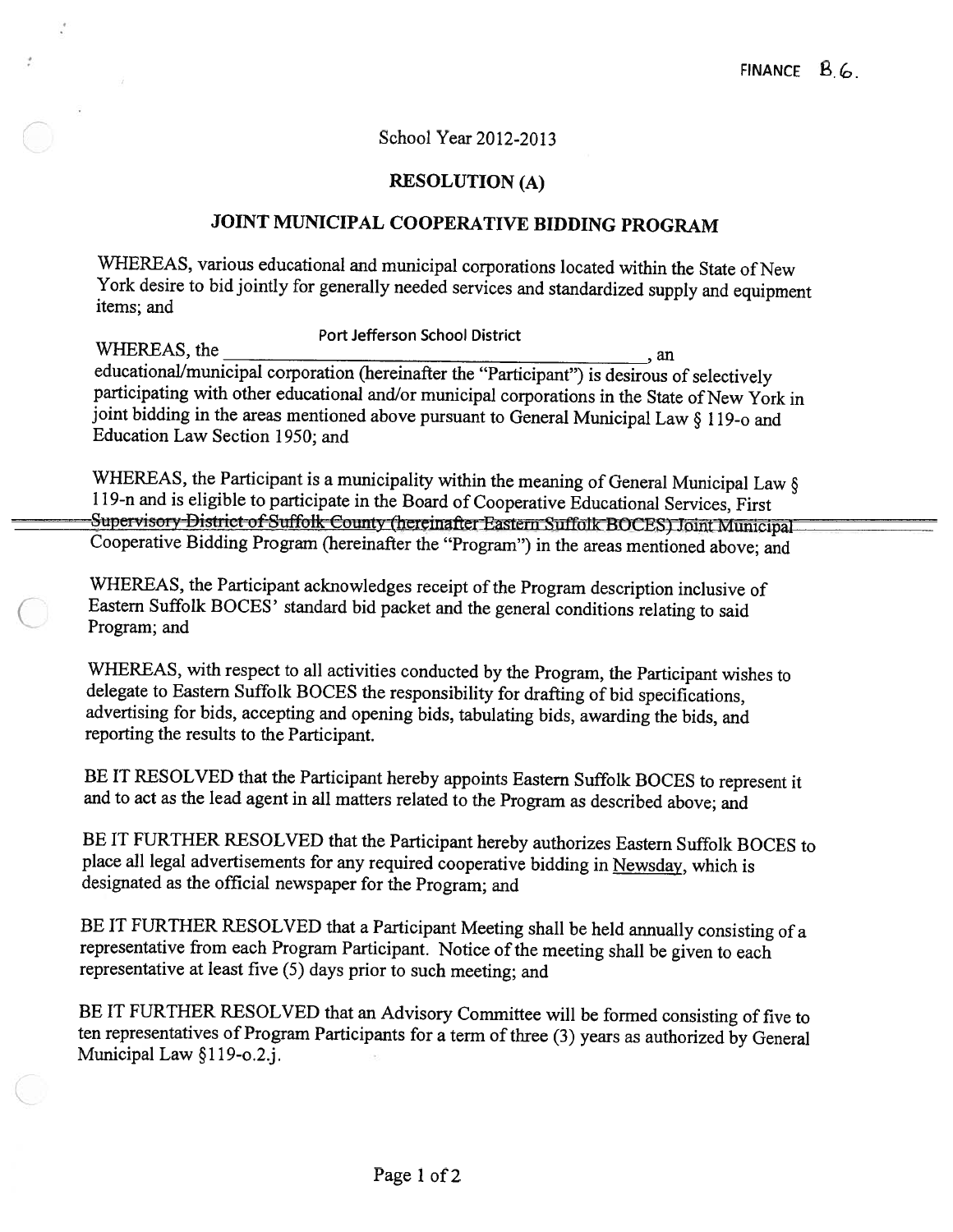BE IT FURTHER RESOLVED that this Agreement with the Participant shall be for <sup>a</sup> term of one (1) year as authorized by General Municipal Law §1 19-o.2.j.

BE IT FURTHER RESOLVED that the Participant agrees to pay Eastern Suffolk BOCES an annual fee as determined annually by Eastern Suffolk BOCES to act as the lead agen<sup>t</sup> for the Program.

Dated:

 $\bar{I}$ 

Name of Educational or Municipal Corporation

Name of Official

Title

Contact Person - Name

Title

E-Mail Address

Created; June 15, 2004 Revised: March 15, 2010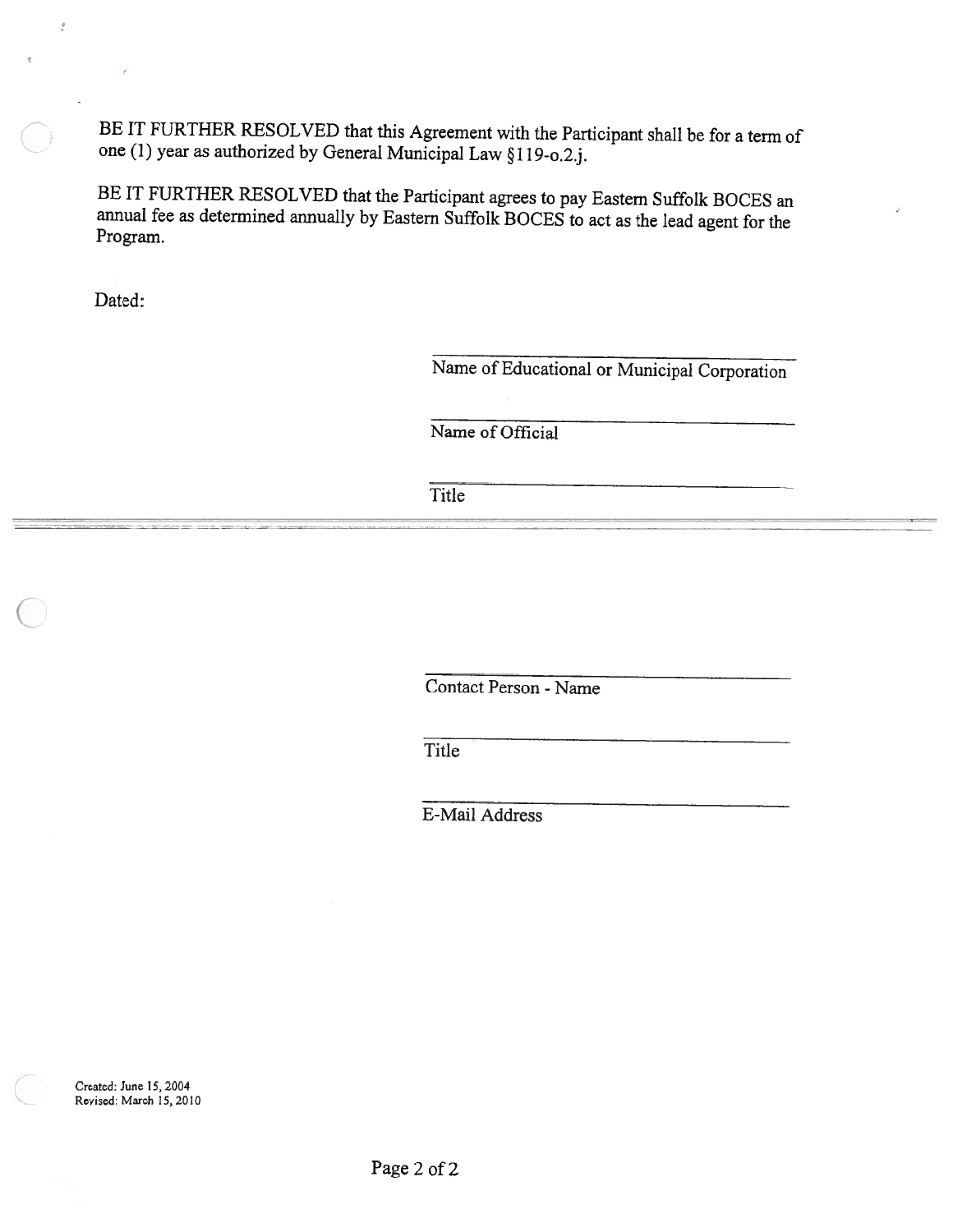#### ENTRANCE AGE

Children who reach their fifth birthday on or before December 1St of the year of matriculation are entitled to attend school and may be admitted to kindergarten. Proof of age must be presented in the form of <sup>a</sup> birth certificate, baptismal certificate, or passport.

<sup>A</sup> child who has regularly attended and satisfactorily completed <sup>a</sup> year's work in <sup>a</sup> kindergarten which is duly registered with the State Education Department will be enrolled in the first grade.

The Board of Education authorizes the Superintendent of Schools to establish any and all rules, regulations, and procedures necessary to implement and maintain this policy.

<sup>A</sup> child will be permitted to enroll in the in the pre-kindergarten program if he or she reaches the age of four years on or before December 31 December 1st of the current school year.

Ref: Education Law §§709; 1712; 2503; 2514; 2555; 3202; 3205; 3210

Note: Prior policy, 5111, revised

Revision presented for: First reading: 3/13/12 Second reading & adoption: 4/17/12